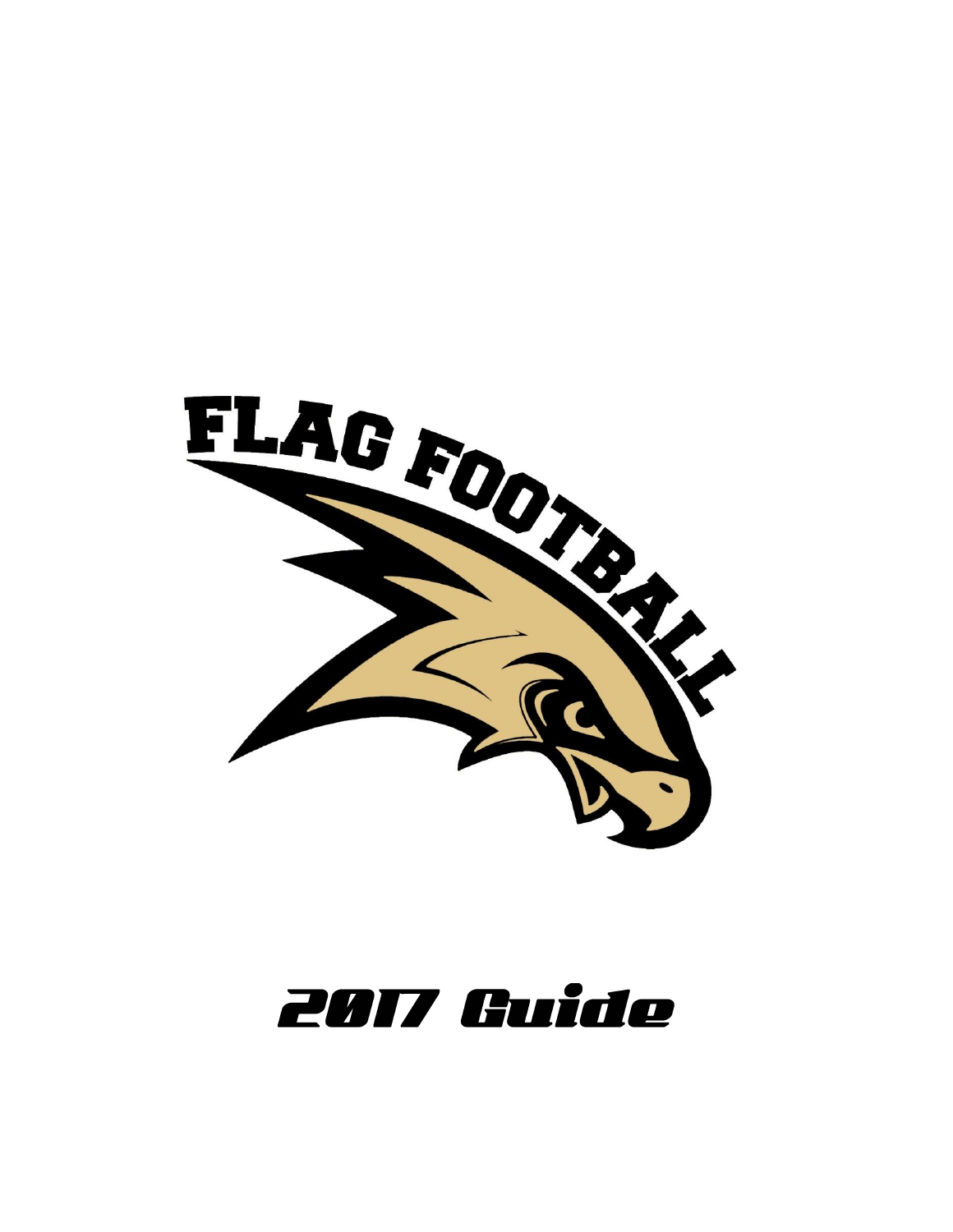# **CORNING HAWKS FLAG FOOTBALL 2017**

### **TEAM MAKE-UP:**

Age divisions are determined by grade of the players.

- White Division Grades 1 and 2
- Gold Division Grades 3 and 4
- Black Division Grades 5 and 6

# **TEAM MANAGEMENT & DEVELOPMENT**

#### **Player Opportunities/Substitutions**

 In order to best ensure overall development of each individual player during the regular season we will stress to our teams the need to "Spread the ball around" with Corning Hawks Staff monitoring and enforcing our goal. We want each team to be as competitive as possible and put in the best situation to win each and every game but not at the expense of limited involvement from the full team roster. Keeping our rosters low in numbers (10 players max) along with enforcing mandatory substitution polices will help to ensure this is in effect. We want each player to recognize the team aspect of the game and that every position is key to finding success.

#### **Team Education/Development**

**It is essential that each player review the Official NFL Flag Football Rule Book as well as the Corning Flag Football guideline in order to be prepared both on the field and off for the upcoming season.**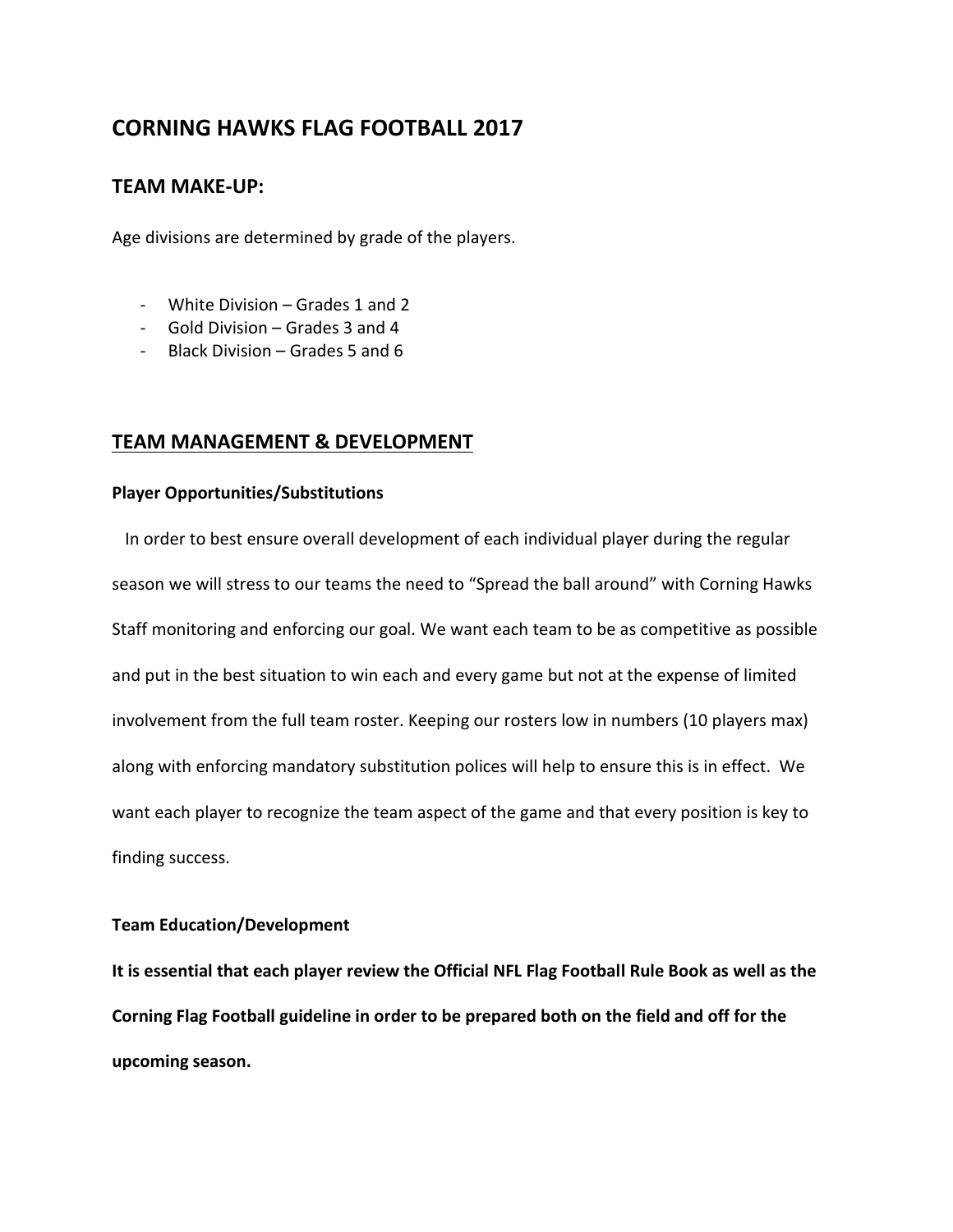#### **Practices:**

Teams will hold pre-game practice sessions 30 minutes before their start time. Practice format will be provided to teams to follow to ensure they are making best use of their time and developing their skill set and conditioning level. Team Coaches will supervise and advise where needed. Varsity Football players or JV players will be volunteering to help each week.

#### **Practice Format:**

Warm-Up: 5 minutes Position Drills: 10 minutes Play/Formation Run-Thru's : 15 minutes

#### **Game Officiating**

For the 2017 season, each league game will be objectively officiated by a 2 person member crews of by Corning Flag Football league staff who have undergone training in preparation for the season. This will be high school football players and other high school athletes.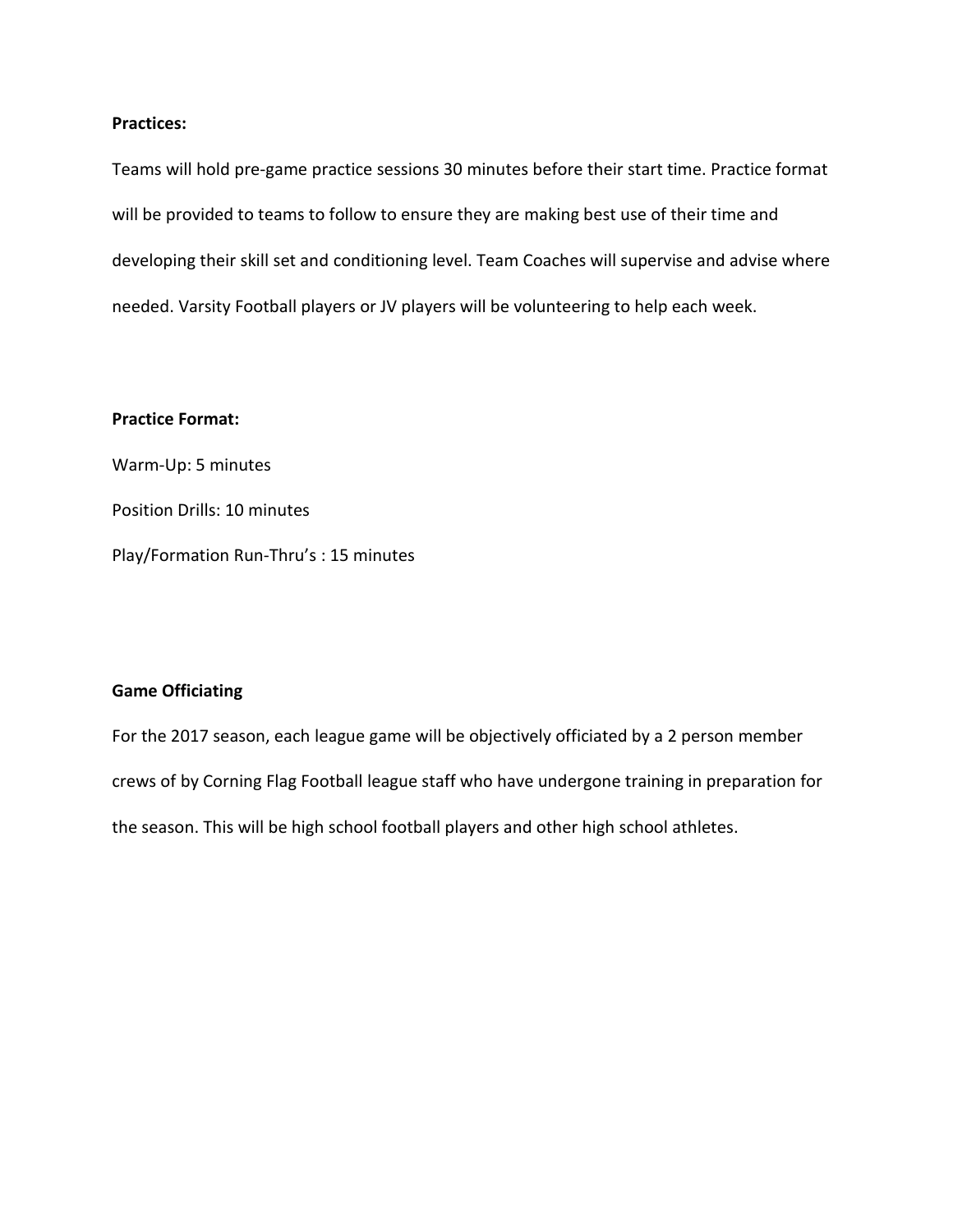# **Player Conduct/Expectations**

- 1. Show Up On Time
- 2. Come Prepared-Jersey, Mouthpiece, Flags
- 3. Be Ready to Listen, Learn and help to

Educate others.

4. Show Respect To Your Parents, Teammates,

Opponents, Officials and Self At All Times.

- 5. Always Give Your Best Effort.
- 6. Honor The Game!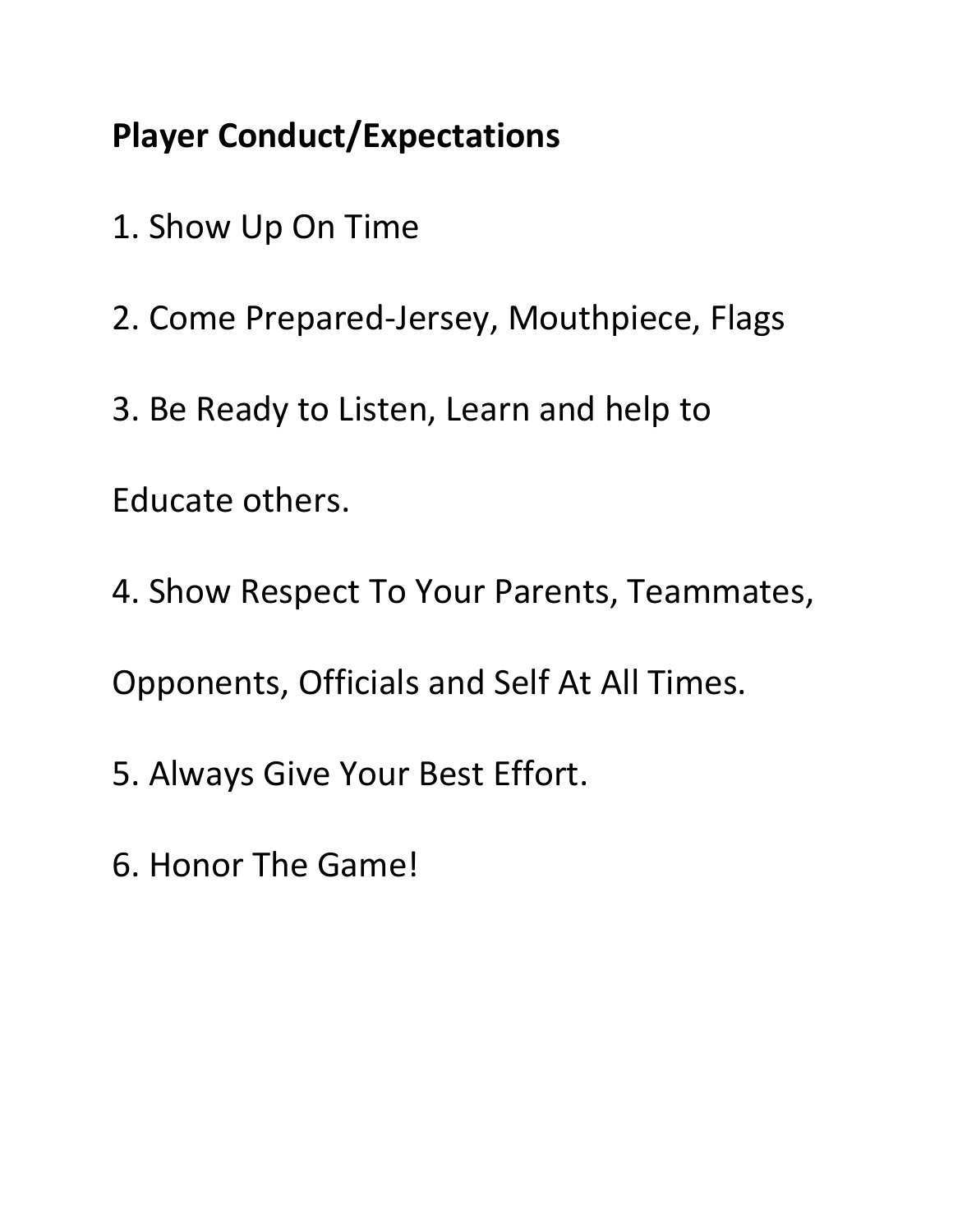#### **Parent/Spectator Conduct**

Parents, athletes and coaches must work together for the best possible youth football experience and performance. The following suggestions are meant as general guidelines for parents. As a parent, you understand the daily pressures your child faces. We believe that football should be an outlet for fun. Encourage your child and allow them to have a good time.

- Remember that your child learns more from your actions than your words. Practice good sportsmanship by being respectful to players, parents and coaches on both teams.
- There is nothing wrong with applauding a good play made by the opponents. Parents can be good role models by appreciating the efforts made by both teams.
- Please refrain from loud or rude behavior.
- Offer encouragement and positive reinforcement, not criticism, to your star player.
- Encourage discipline by having your child arrive on time for practices and games.
- Belonging to a team requires commitment. Parents can help children understand this through regular attendance and preparation.
- Whenever possible, volunteer. This shows participants the value of being a team player.
- Please respect the officials and their calls. It's OK to disagree, but inappropriate to disparage.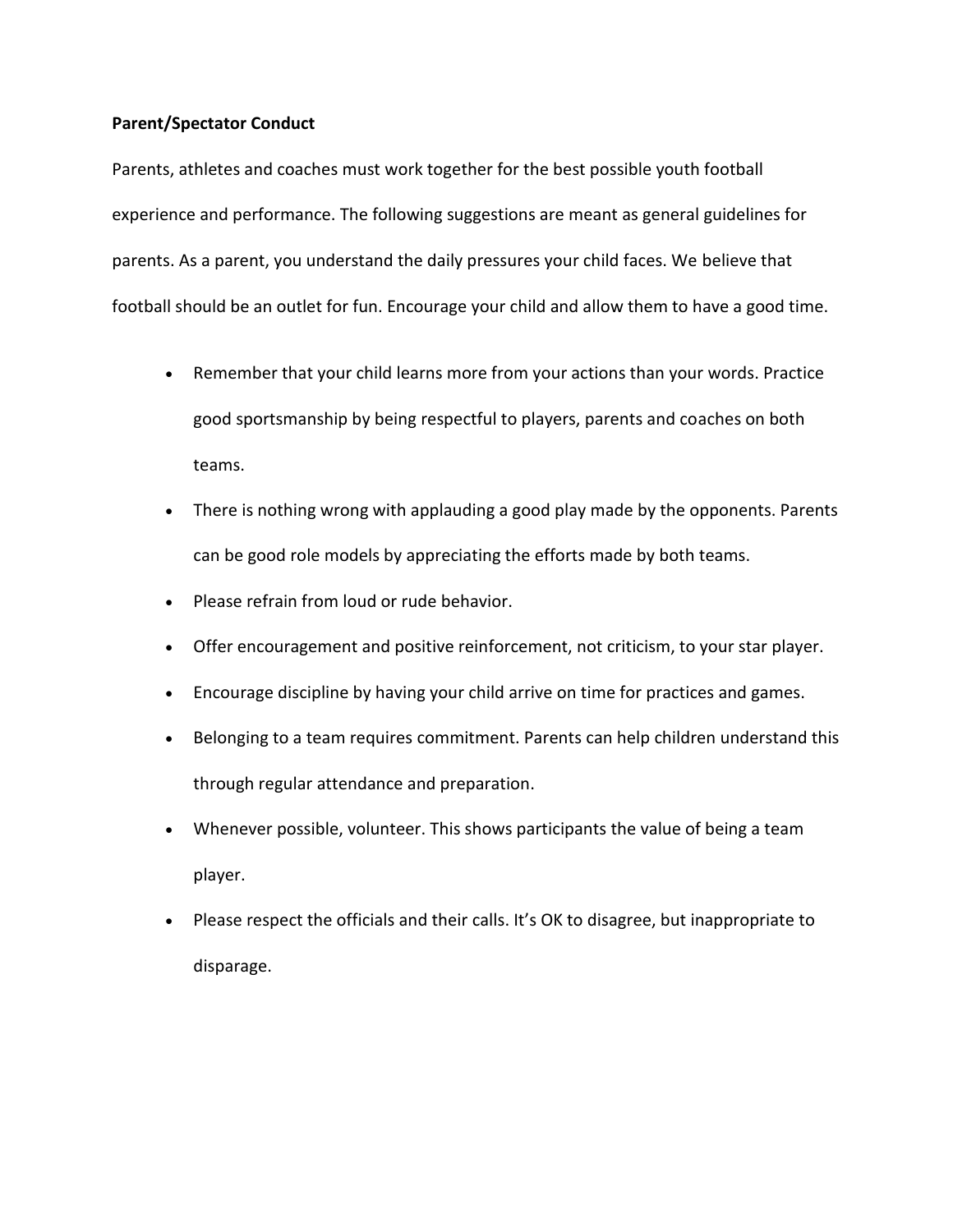#### **Rules**

Each player will receive full access to both the official NFL Flag football Rulebook along with the supplemental Corning Hawks League guide (Both available on website for viewing and download). It is each player's responsibility to read and become familiar with the official NFL Flag football Rule book and the supplemental Corning Hawks Flag Football League guide which details game play rules and operation along with required equipment, penalties, etc.

#### **Field Amenities**

Bathrooms are available inside of the Middle School. The Corning Flag League staff will have the door near the locker rooms open to player and parents.

#### **Volunteers**

Those interested in contributing to the league via a role as an official staff volunteer needs to submit application and receive approval from the league before officially representing and acting with the players, parents, spectators and league staff members.

Volunteer are needed in the following areas:

\*On Field Officials

- \* Game Operations-scoreboard, stats, announcing, etc.
- \*Event planning
- \*Player Development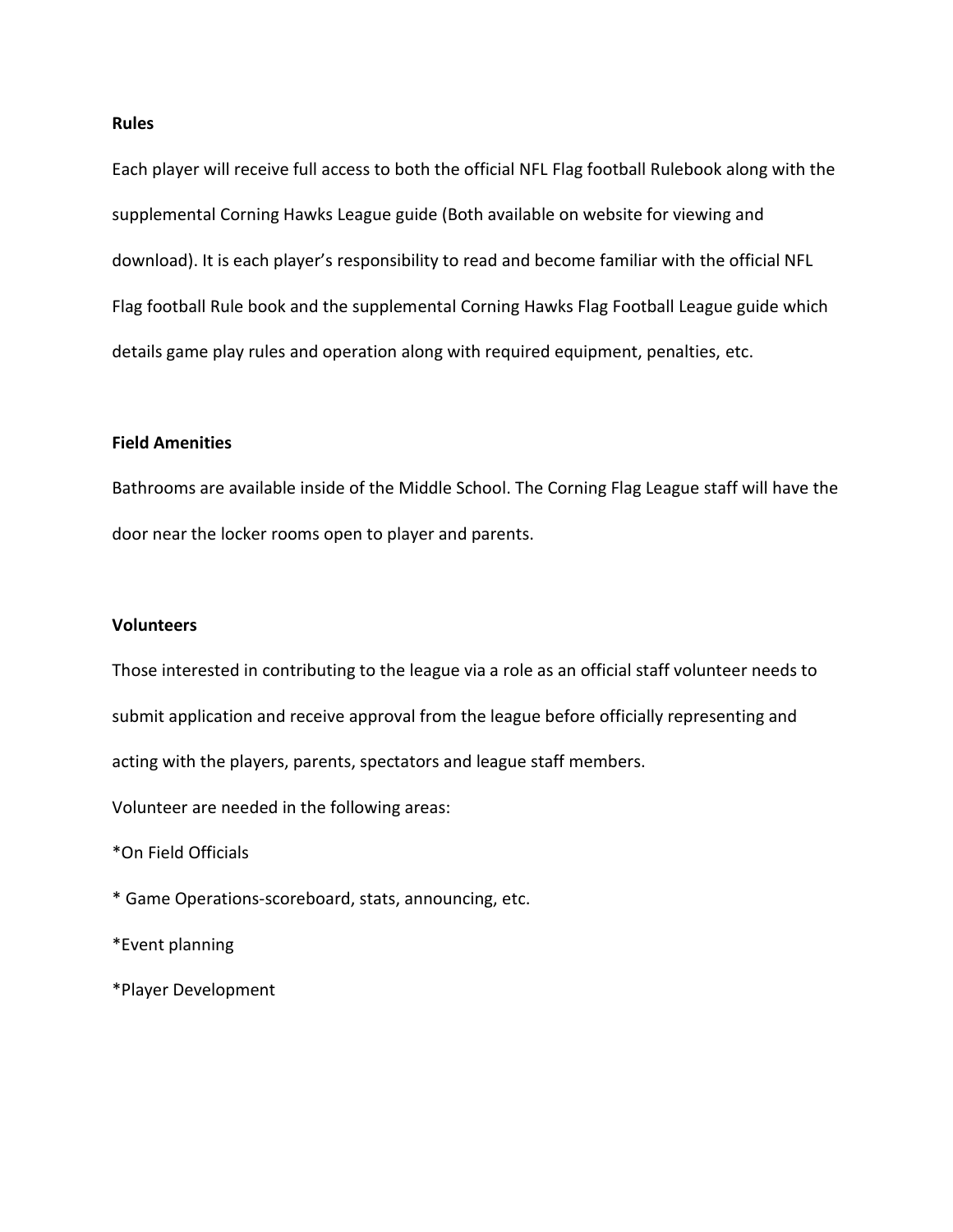# CORNING HAWKS FLAG FOOTBALL

Flag Football is a popular five-on-five game filled with fun and action. In this game, the

offensive team plays for a first down at midfield and a touchdown in the end zone. Running and

passing plays are allowed. The defensive team covers receivers, rushes the passer and grabs

flags to make "tackles."

#### **The Basics**

- A coin toss determines first possession.
- The offensive team takes possession of the ball at its 5-yard line and has **three plays** to cross midfield. Once a team crosses midfield, it has **three plays** to score a touchdown. If the offense fails to score, the ball changes possession and the new offensive team takes over on its 5-yard line.
- If the offensive team fails to cross midfield, possession of the ball changes and the opposition starts its drive from its 5-yard line.
- All possession changes, **except interceptions**, start on the offense's 5-yard line.
- **Interceptions may be returned.**
- Teams change starting direction after the half. Possession changes to loser of coin toss.

# **Timing/Overtime**

\*Games are played to 40 minutes running time divided into (2) 20 minute halves. If the score is tied at the end of 40 minutes game enters into tie-breaker mode.

\*Each time the ball is spotted, a team has 30 seconds to snap the ball. Teams will receive one warning before a delay-of-game penalty is enforced.

\*Each team has one 60-second and one 30-second time-out per half.

\*Officials can stop the clock at their discretion.